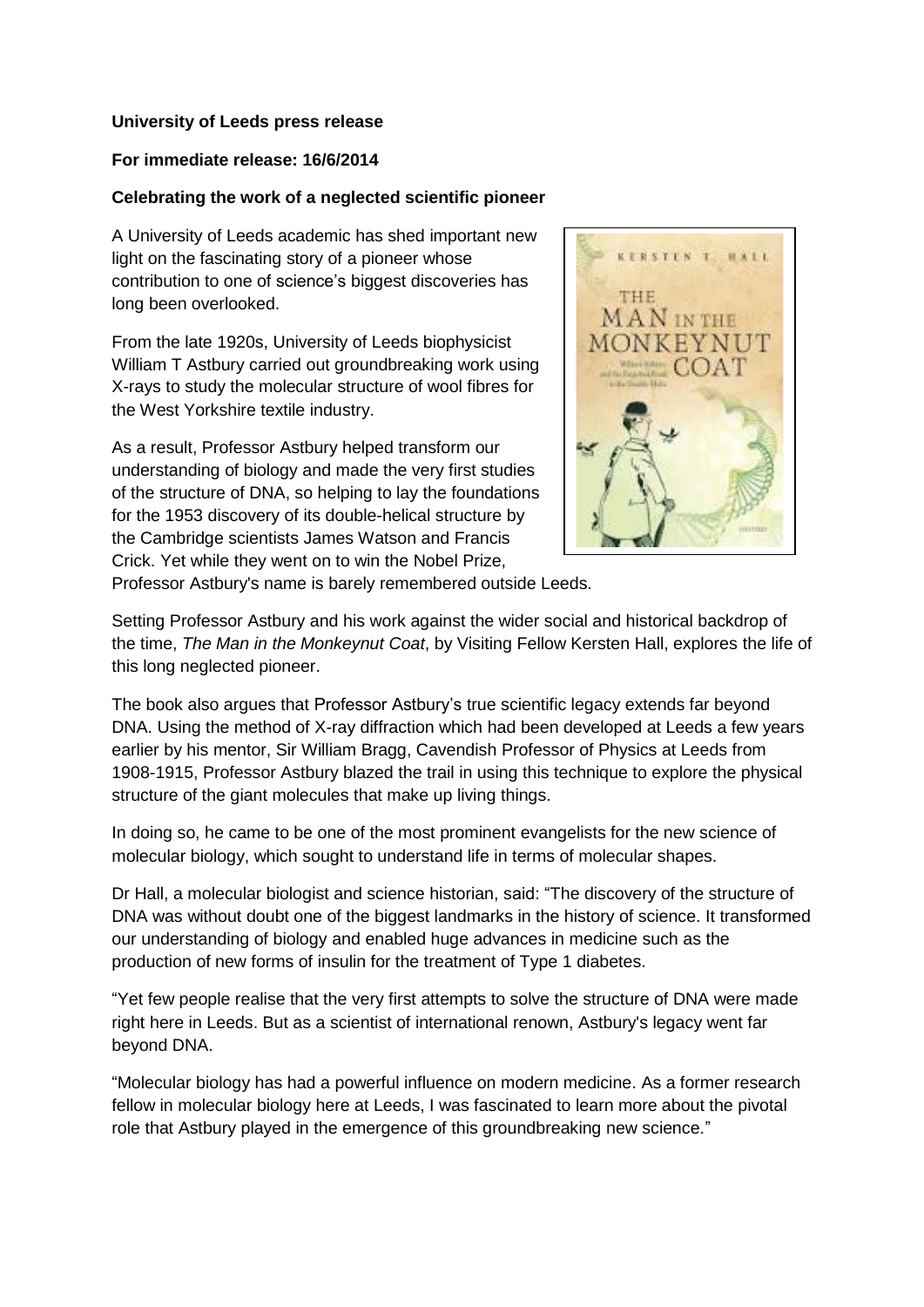Today, molecular biology is at the heart of modern medicine and has given invaluable insights into diseases such as sickle-cell anaemia. It has also given rise to the modern biotechnology industry – a legacy which the book argues can be traced to Professor Astbury and his insight that the shapes of biological molecules might be deliberately altered.

This idea found powerful expression in his rather unusual overcoat, which was woven from monkeynut proteins that had been deliberately manipulated at the molecular level to make them into a textile fibre substitute called Ardil. It was hoped it might prove a cheap alternative to wool; Professor Astbury wore the coat as an example of the power of the new science.

"Like his coat, Astbury is now largely forgotten," said Dr Hall. "His story is one of both success and disappointment on a grand scale. Despite making the very first studies of the structure of DNA and having a vital clue within his grasp, he never managed to solve the double-helix himself."

Such was the Professor's prowess and reputation that Nobel Prize winner Max Perutz referred to the former's laboratory at Leeds as the "X-ray Vatican".

But despite these accolades, in the aftermath of the Second World War, Professor Astbury sought Government support to fulfil his dream of establishing Leeds as the national centre for the new science of molecular biology but his plans met with rejection.

Dr Hall said: "Some have suggested that this was such a blow to his spirits he simply gave up the pursuit of DNA, yet this seems to conflict with the image of a man for whom science was always an adventure and who was able to infect his co-workers with a similar excitement and enthusiasm.

"As his colleague and friend Professor Reginald D Preston once wrote: 'To be with Astbury is like a perpetual Christmas morning'."

Today, the University of Leeds' Astbury Centre for Structural Molecular Biology [\(www.astbury.leeds.ac.uk\)](http://www.astbury.leeds.ac.uk/) stands as a fitting tribute to Professor Astbury and his work. The Centre was founded in 1999 as an interdisciplinary research centre and is today one of the University's powerhouses of research, aiming to understand life in molecular detail.

But in the words of Professor Preston, Astbury also left "as a monument the whole of molecular biology as a testament of what he had been striving for."

 *The Man in the Monkeynut Coat: William Astbury and the Forgotten Road to the Double-Helix*, was published on June 12 by Oxford University Press.

# **Further information**

William Astbury worked at the University of Leeds from 1928 until his death in 1961, when he was Professor of Biomedical Structure.

For further information or to arrange an interview with Dr Kersten Hall, Visiting Fellow in the School of Philosophy, Religion and the History of Science (PRHS), contact Press Officer Gareth Dant on 0113 343 3996 or email g.j.dant@leeds.ac.uk.

**Images** are available from the press office.